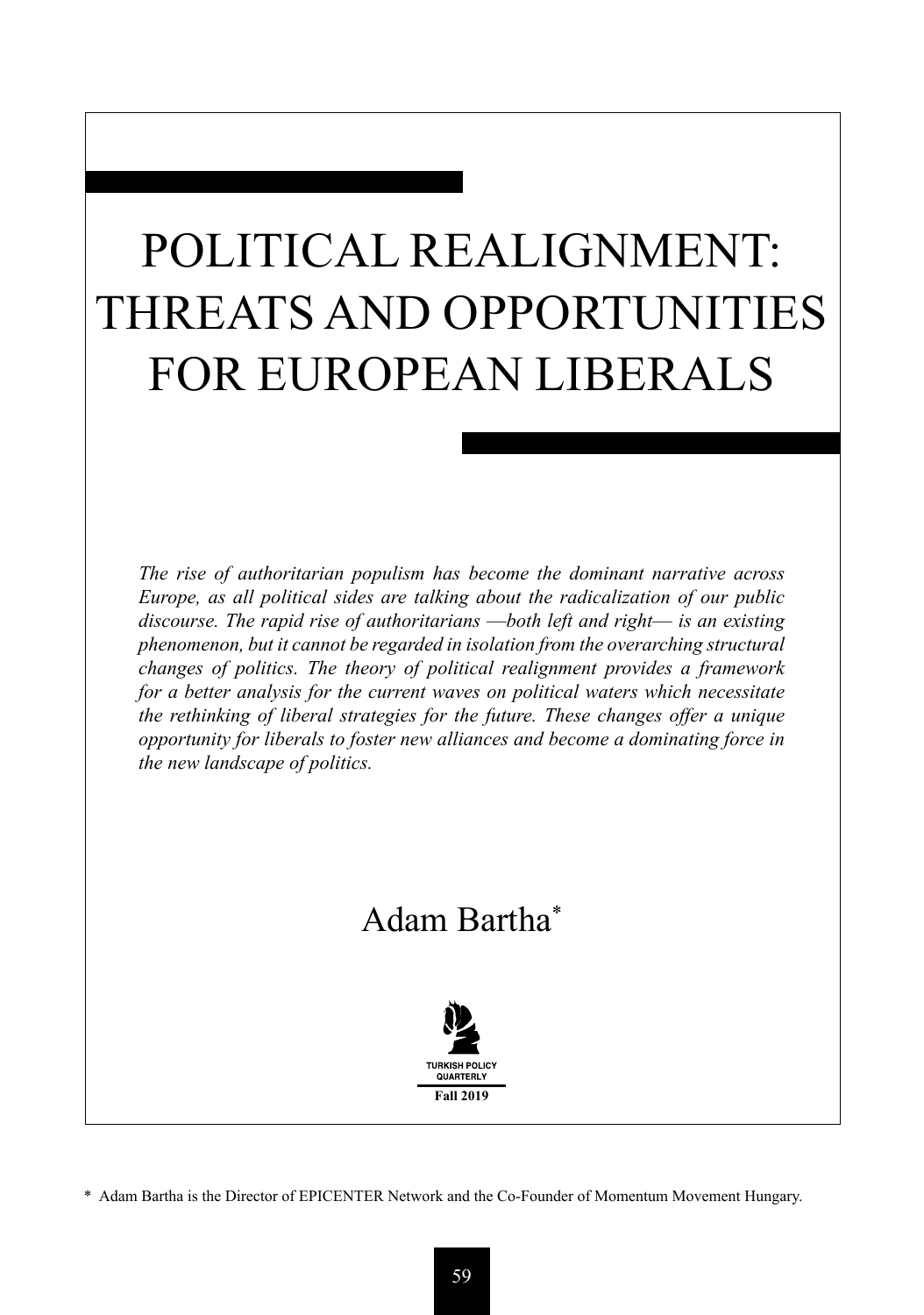n the last few years, the rise of populism has been the dominant narrative across the political spectrum. As the Timbro Authoritarian Populism Index shows, this narrative is not without justification. More than one in four European citizens cast their vote for an author-Italy is the last few years, the rise of populism has been the dominant narrative across the political spectrum. As the Timbro Authoritarian Populism Index shows, this narrative is not without justification. More than one for authoritarian populists increased in all six national elections in Europe during 2018. The combined support for left and right-wing populist parties now equals the support for social democratic parties and is twice the size of the support for liberal parties.<sup>1</sup> These facts alone would justifiably warrant worry among liberal, pro-market individuals.

However, this phenomenon cannot be regarded in isolation from other structural changes in the political landscape. It is worth considering the rise of authoritarians in conjunction with the political realignment that Europe —and much of the world is currently experiencing. The theory of political realignment, first described by Dr. Stephen Davies from the Institute of Economic Affairs, is a conceptual framework that helps to analyze the tidal rise and surprise fall of some political parties and enables to understand the waves on the political waters better.<sup>2</sup> By applying this framework, events that might seem shocking if analyzed in isolation—such as Brexit, the surprise presidency of Donald Trump, or the enduring popularity of Viktor Orbán—can be understood better.

## *What Is the Political Realignment and Why Does It Matter?*

Classical liberals, fighting for more individual liberty both in the economic and social sense, have never constituted the political majority in any major country*⸻*neither in terms of vote share nor in terms of parliamentary majority. Nevertheless, their impact on the political developments across the globe should not be underestimated. Often, liberal political forces have been the deciding factor in tipping the balance of the political scale towards more individual liberty. In political systems with semi, or full proportional representation, this has been literally the case, as small or medium-sized liberal political parties often had to decide whether they were willing to enter coalition governments either with social democratic or conservative parties.

Coalition governments have been the norm in Scandinavian and the Benelux countries, not the exception. In countries with first-past-the-post systems, such as the United Kingdom or the United States, pro-market liberals were often forced to align themselves with larger political parties if they wished to have immediate

<sup>1</sup> Andreas Johansson Heinö, *Authoritarian Populism Index* (Stockholm: Timbro, 2019) p. 4.

<sup>2</sup> Stephen Davies, "The Great Realignment: Understanding Politics Better," *The Cato Institute*, 10 December 2018, https://www.cato-unbound.org/2018/12/10/stephen-davies/great-realignment-understanding-politics-today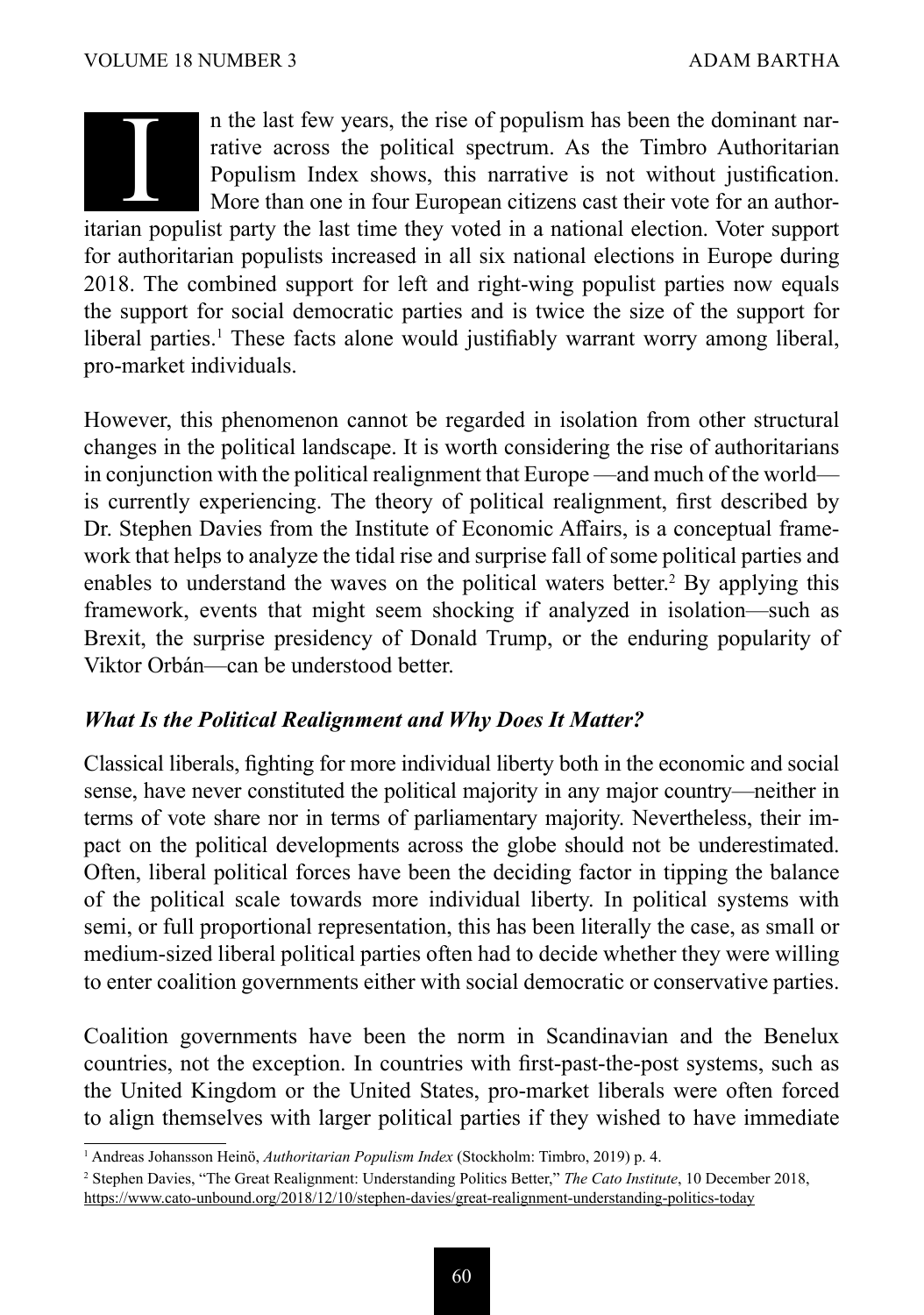#### POLITICAL REALIGNMENT: THREATS AND OPPORTUNITIES FOR EUROPEAN LIBERALS

impact within their respective political system. Thus, libertarians and classical liberals in the US ended up mostly within the Republican Party, whilst the Conservative Party in the UK managed to attract a fair number of classical liberals as well.

However, these alliances are currently breaking up, as political parties *⸻*not just conservative leaning ones — are currently undergoing massive changes. These changes are infused with societal shifts in what the electorate considers as the main divisive factor when choosing their political affiliation. In other words, much of the developed world is currently undergoing a political realignment.

*"Classical liberals, fighting for more individual liberty both in the economic and social sense, have never constituted the political majority in any major country ⸻ neither in terms of vote share nor in terms of parliamentary majority."*

According to this conception, individuals have multiple political identities, some of them more important than others. The primary political identity will eventually determine the voting behavior of citizens. In this sense, political identities are similar to cultural identities, as you can have multiple of both kinds. You can identify as a Swiss national primarily based on the location you were born in *⸻* say Zurich. But you can also feel part of the German speaking community of Switzerland secondarily *⸻* instead of the French or Italian part.

It is the same with political identities. Since the Second World War in Europe, one's primary political identity has been determined by their attitude towards the redistribution of wealth through government means. You were more left-wing if you supported more government redistribution and more right-wing if you wanted to limit the role of the state in wealth redistribution. Essentially, your primary political identity was all about economics.

But people also had a secondary political identity, which was defined by one's stance towards the state's role in enforcing morality. Here, the tables suddenly turned. Now, it was the right-wing political parties that supported an increased role for the state to assert their perception of morality, which meant enforcing traditional social norms such as limiting access to marriage for same-sex couples or abortion. At the same time, it was left-wing parties that were more open to embrace social freedoms and argue for limited state intervention on that front. Where did classical liberals fit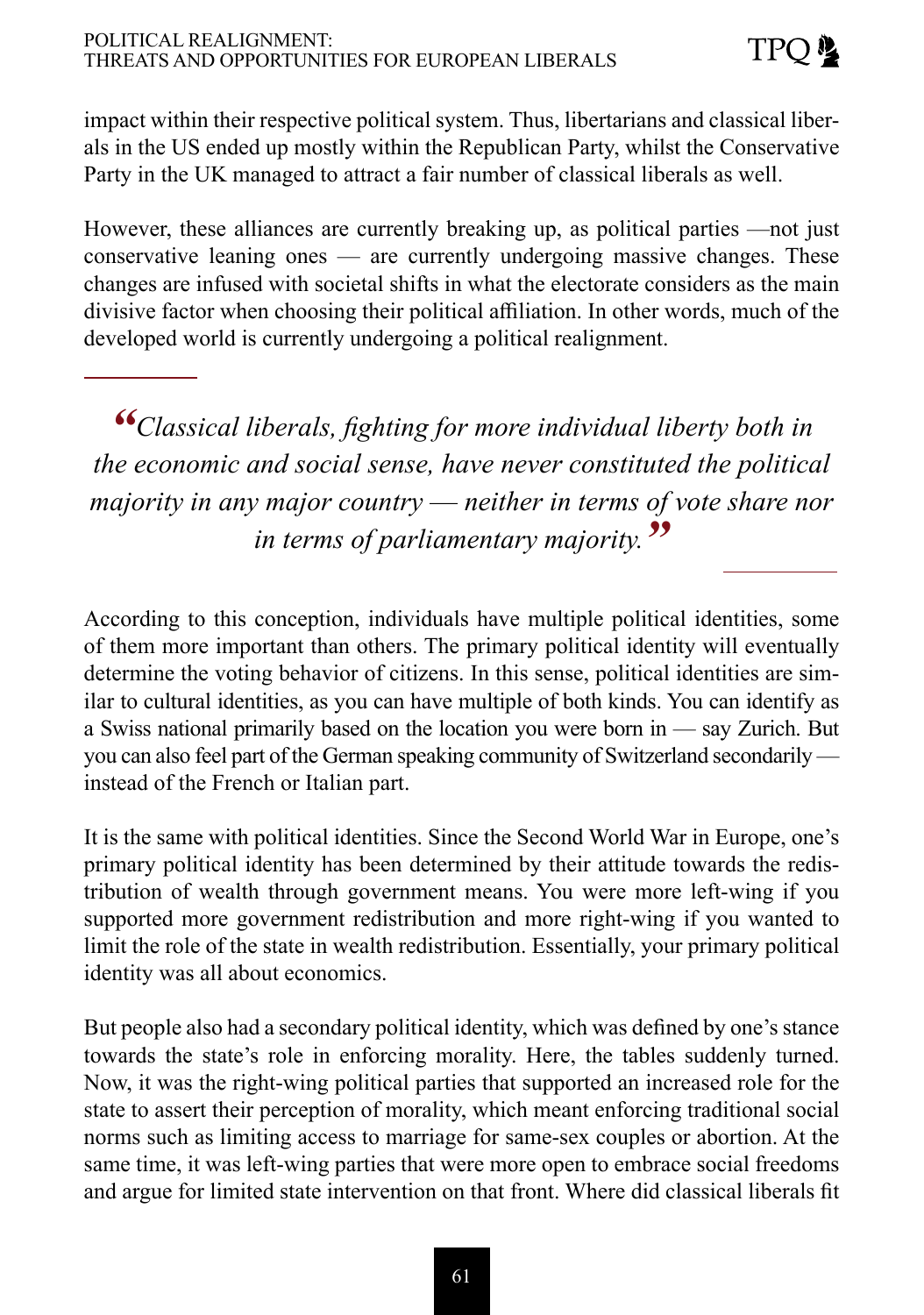in the picture, who have consistently argued for a limited role of the state both on economic and social matters? Despite what Hayek's famous essay "Why I Am Not a Conservative"<sup>3</sup> may suggest, since the primary identifying factor in politics was economics, realpolitik had dictated that classical liberals align with the right more than with the left over time.

Hayek himself became an inspiration for the historic premiership of the first female prime minister of the UK, conservative Margaret Thatcher. Most libertarian leaning American senators and members of congress were sitting in the Republican party; from Ron Paul to Rand Paul, or until recently Justin Amash.

However, as it has become visible in recent years, many of these traditional alliances are falling apart and new political parties are emerging to take their place. The British Conservative Party is splitting day-by-day and the Republican Party stands for different policies now than it did before the Trump presidency *⸻* especially notable on trade and foreign policy. In Europe, new political parties on the left, right, and center have risen to power in Italy, Poland, and France. So how can these sudden, but almost simultaneous, changes be explained?

The main reason for these changes is the shift in public perception about the importance of various topics when it comes to political disagreements. In an ever-increasing number of countries, the primary political identifying factor ceased to be the question of economic redistribution. Instead it was replaced by the question of societal openness. Societal openness can be explained as a mixture of factors towards globalization, international institutions, and diverse societies in general.

At one end of the spectrum are individuals who would be keen to reverse many aspects of globalization. They are strongly against multiculturalism and committed to maintaining the traditional role of nation states. They can be from the right or left-wing, which indicates that the economic perspective and the question of economic redistribution are not the primary political identifying factors anymore. Donald Trump and Bernie Sanders are two such figureheads of this anti-globalist sentiment, yet they sit in different political parties and disagree on many economic issues.

On the other end of the spectrum are political actors that are happy to embrace globalism, relatively open borders for people and goods, and supranational institutional structures, such as the European Union or the United Nations. However, globalists do not necessarily endorse free-market, liberal policies. French President Emanuel Macron is an excellent example of a statesman searching for global

<sup>3</sup> F.A Hayek, "Why I Am Not a Conservative," *The Constitution of Liberty* (Chicago: University of Chicago Press, 1960).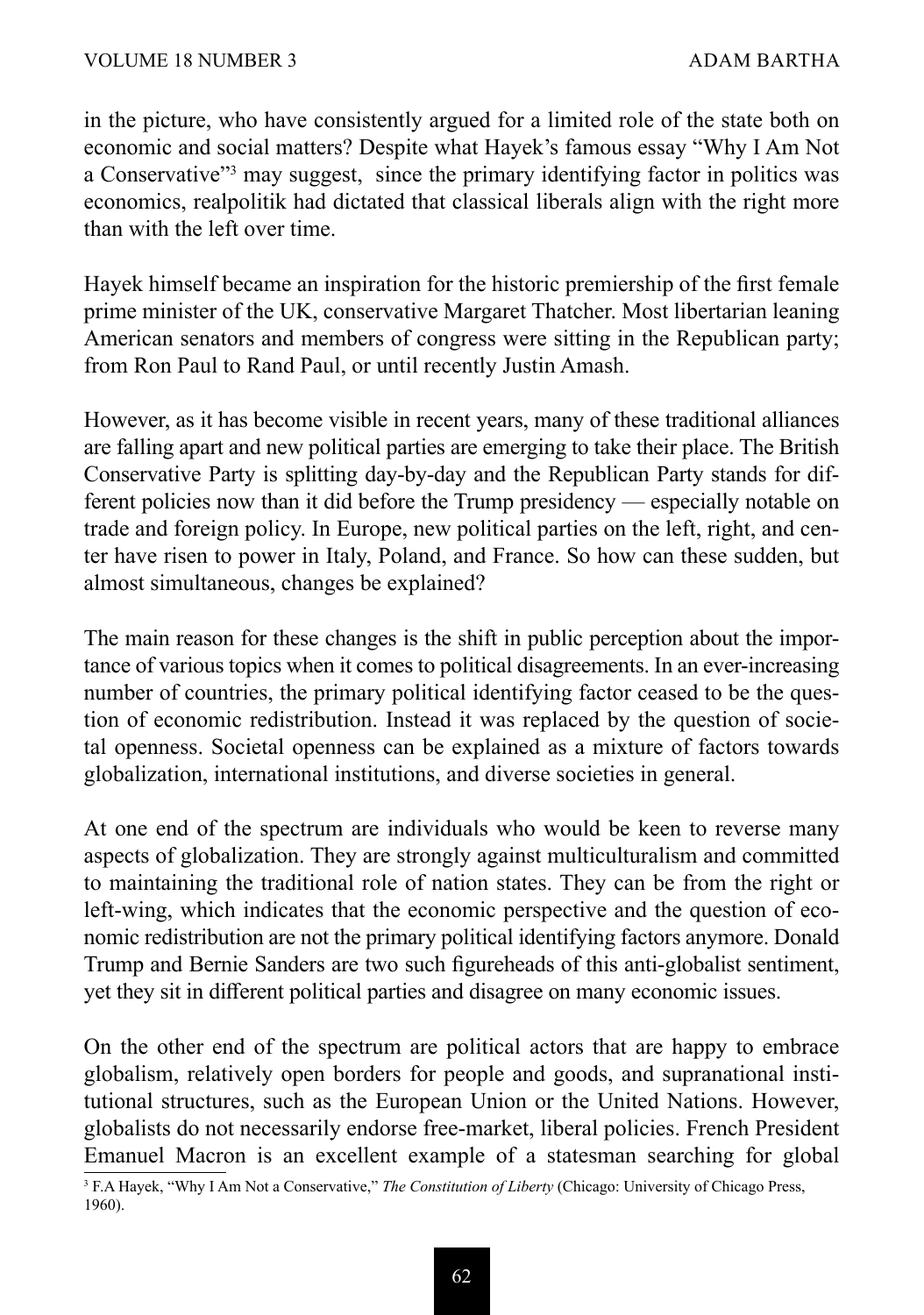#### POLITICAL REALIGNMENT: THREATS AND OPPORTUNITIES FOR EUROPEAN LIBERALS

solutions that are often against free markets. His insistence on harmonizing tax rates and reducing tax competition across the EU, introducing digital turnover taxes OECD-wide, or strengthening employment regulation across Europe cannot be described as pro-market. Yet, they all rely on international cooperation and ultimately weaken national sovereignty, which is in polar opposition to the aims of his political opponents.

Nevertheless, the question of economic redistributions through government means has not disappeared but merely slipped to position number two. It is still important for the electorate — and thus for politicians — how you think about the role of the state in redistributing wealth, so it will not disappear from public discourse any time soon.

*"Since the primary identifying factor in politics was economics, realpolitik had dictated that classical liberals align with the right more than with the left over time."*

## *The Impact of Political Realignment*

The process of political realignment will have a significant effect on all political actors. The biggest losers are likely to be centrist social democrats, and Christian democrats that are unable to tailor their messages based on the new political identifying factors. Social democrats traditionally united two sets of different voters: working class citizens on the lower end of the income spectrum, with more nationalist leaning tendencies on one hand, and urban, young, and socially conscious global citizens on the other. As the primary political identifying factor historically used to be one's attitude towards economic redistribution, these two camps could still vote for the same political party or candidate. As political identities are gradually shifting from this perception towards a clash between globalist and localist identities, unifying these camps will become nearly impossible. This tendency can already be observed in Germany, the UK, or Austria where socialists are losing their globalist supporters to Green parties and the more traditionalist supporters to authoritarian populists.

Christian democrats and traditional conservatives find themselves in a similar situation; they are losing their more globalist, free-market liberal supporters to smaller liberal parties, and their more national sovereigntist supporters to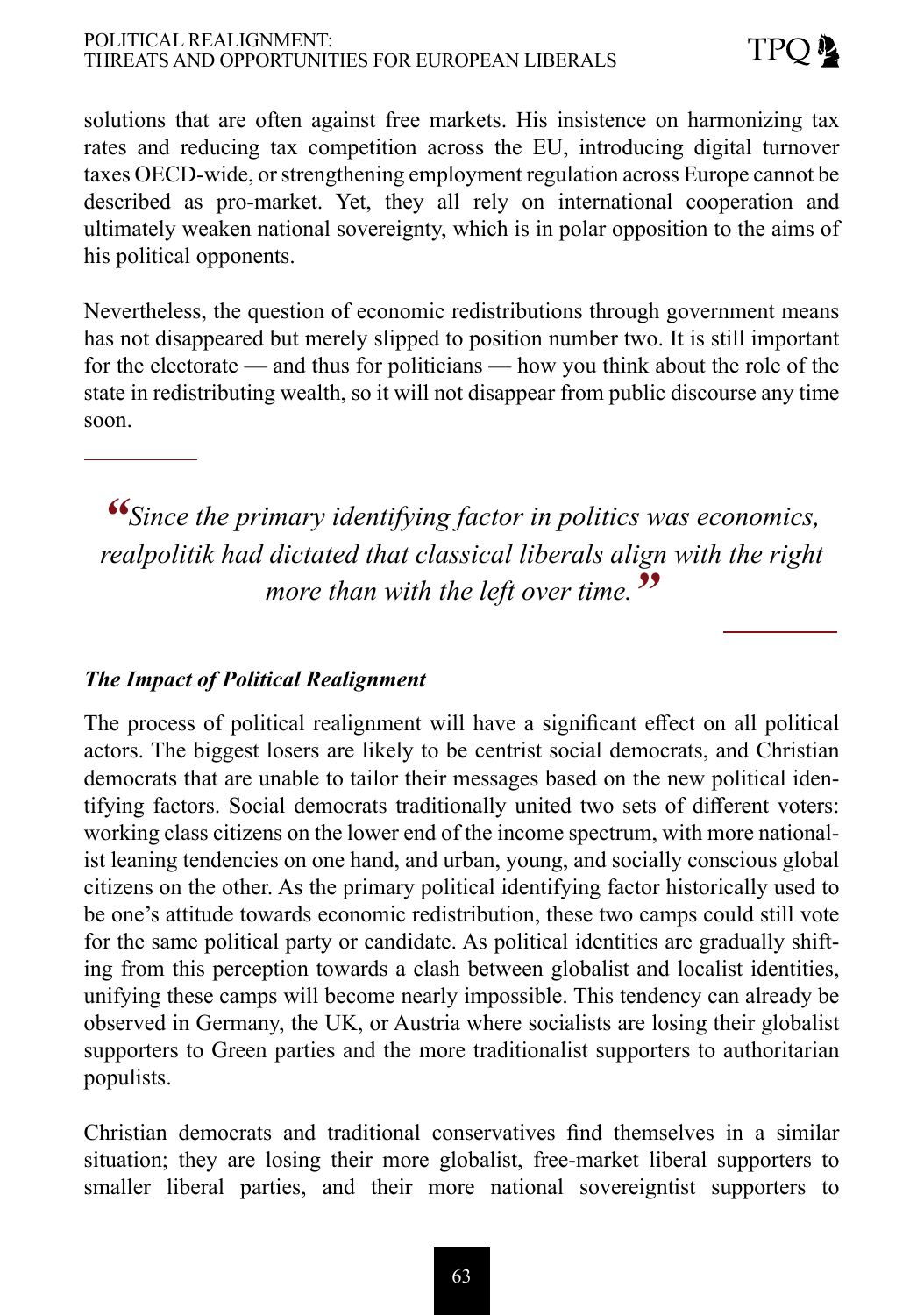authoritarian populists. Some of the formerly liberal-conservative parties, like the Hungarian Fidesz, turned into nationalist authoritarians themselves, as they realized the political vacuum and potential opportunities early on. Others, like the Austrian People's Party, made significant gestures towards their more nationalist supporters in order to combat the rising threat of more extreme parties.

On first sight, the obvious winners are the authoritarian populist parties. Their rising voter support — more than one in four European voters cast their vote for an authoritarian populist party the last time they voted *⸻* turned into increased political power. Almost every other government includes or relies on populists: authoritarian populists are part of 11 out of 33 governments, and offer parliamentary support in an additional four countries.4

## *The Opportunities for Classical Liberals*

However, there are possible opportunities here for liberals as well. The voter support for liberal parties remained surprisingly consistent throughout the last few decades *⸻* the average voter share of liberals was 10 percent in 1998 and 11 percent in 2018.<sup>5</sup> Nevertheless, as the political discourse is becoming more centered around the globalist vs localist discourse, classical liberals have a good opportunity to present one end of the spectrum in stark contrast to the other end that is occupied by authoritarian populists.

However, in order to succeed in significantly increasing the voter support for liberal parties, they need to be able to attract globalists both from the conservative and left-leaning economic camps *⸻* all this whilst maintaining their core ideological belief of individual liberty both in the economic and social sense. Reaching out to new political allies is not only crucial because of political calculations. The political realignment means that many of the old allies of liberals will either become less significant than they used to be or that they will turn to ideas in stark contrast to the open, globalist, liberal world view. Thus, reaching out to new political movements and their voters is not only advantageous political calculation, but a necessity for the survival of liberal ideas. But what are the policy ideas and potential new allies that liberals should strive toward?

#### *Open Markets in a Global World*

The arrival of President Trump to the White House was the cherry on top of the increasing trade tensions across the globe. Despite the EU's reasonably open trade

<sup>4</sup> Heinö (2019), p. 15.

<sup>5</sup> Heinö (2019), p. 30.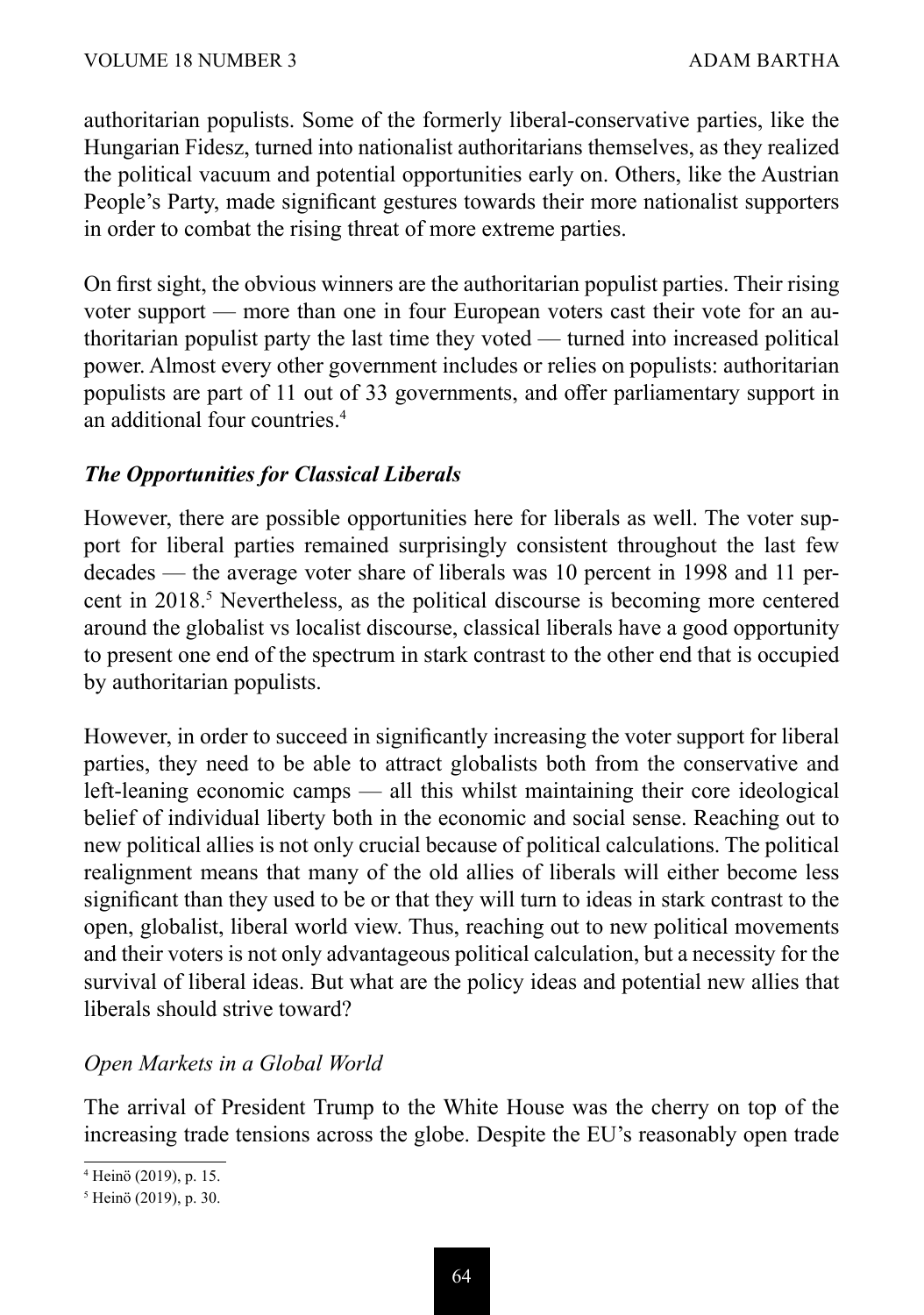policy, most Europeans are skeptical about the benefits of free trade. Liberals need to repeatedly make the case for free trade: increased prosperity and opportunities combined with decreased likelihood of military and political confrontation. Robust international institutions, such as the WTO, and regional cooperation, such as the EU or Mercosur, are crucial in this endeavor, so supporting liberalizing reforms within these organizations should be a policy priority for liberals across the board.

*"As the political discourse is becoming more centered around the globalist vs localist discourse, classical liberals have a good opportunity to present one end of the spectrum…"*

## *Open Societies*

Linked to open markets are open societies that facilitate the easy movement and integration of individuals from across the globe. Relying on the additional contributions that non-natives bring to various societies is important for the economic development of liberal democracies; therefore, making the case for welcoming nations should be a key priority for liberals. By emphasizing the humanitarian aspects of relatively open borders for left-leaning globalists, and the potential of economic growth for right-leaning globalists, liberals should attract supporters both from Green/social democratic and Christian conservative parties at the same time.

#### *New Environmentalism*

The problem of climate change is unlikely to disappear any time soon; the issue has awakened many radical voices across the board. One extreme—denying that climate change exists *⸻*was responded to by another extreme: the fear of immediate extinction, and plans to counter that with authoritarian, centrally-planned economies. Liberals have the ability to reach out to the middle ground and provide market-based solutions to respond to the challenges caused by the climate change whilst respecting the foundations of a free society. As Green parties radicalize, and conservatives and authoritarians often ignore the question altogether, the vacuum of reasonableness should be filled by liberals who should take the lead on this policy area.

## *Open to the Future: Digital Policies*

There is a lot of talk about becoming digital natives, yet many public policy proposals are simplified luddite ideas that would hinder the digitization of our societies